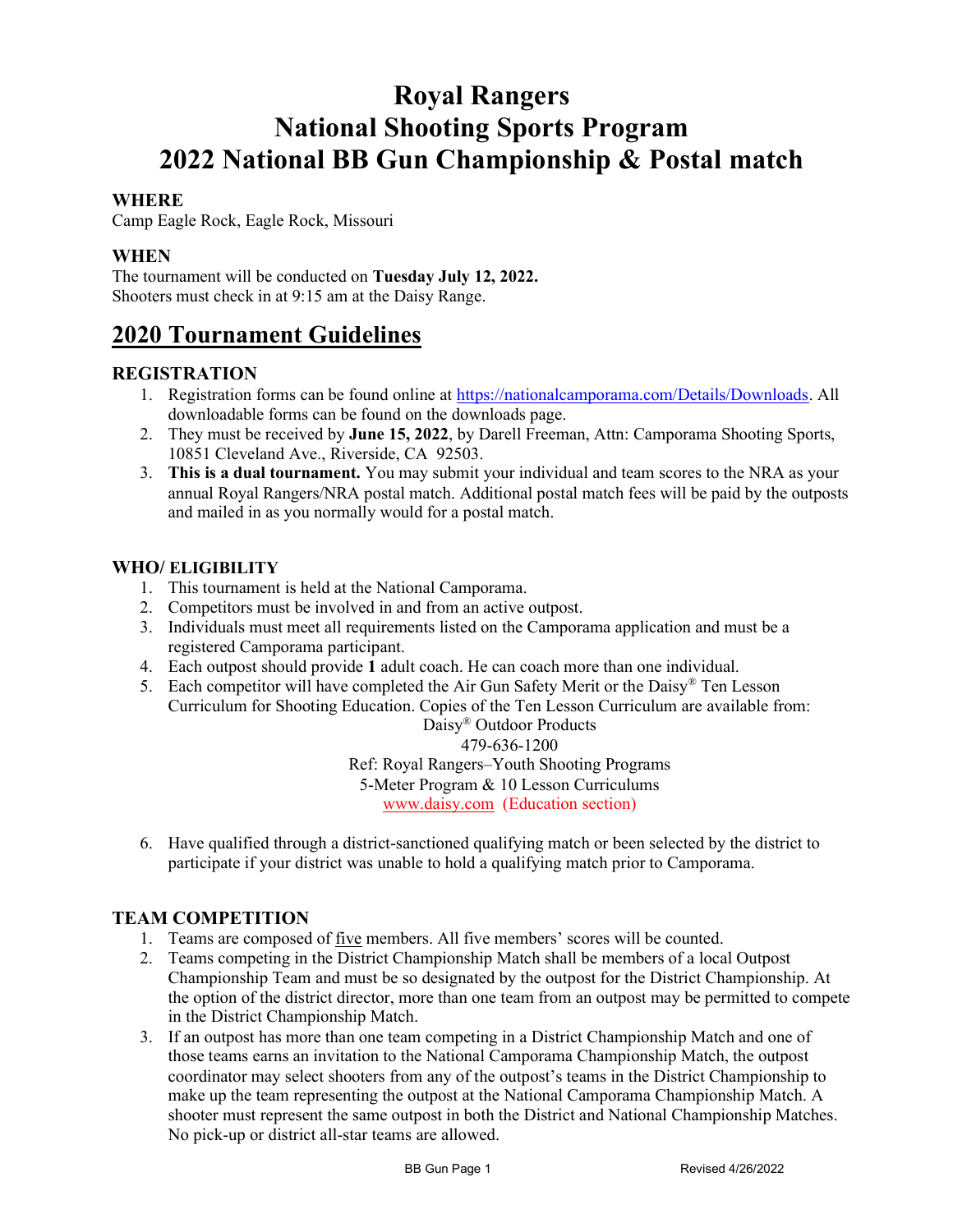4. Invitations to compete in the National Camporama Championship Match are open to the top two<sup>\*</sup> teams in the district. Teams will be limited to one per outpost unless there would not otherwise be two teams representing that district.

\* In the event there are more then two teams from any one district interested in competing in the National Championship, they should contact the Royal Rangers national office to see if there may be openings available due to non-participation of some districts.

## CONDUCT OF THE TOURNAMENT

- 1. Safety is the number one concern for all match officials, adult leaders, and competitors.
- 2. Proper safety procedures will always be enforced. During competition, infractions will be noted. One warning will be issued to the shooter and his coach. A second infraction may result in the disqualification of the shooter.
- 3. Proper eye protection will be required for all persons from the ready line and forward to the target areas.
- 4. Acts of unsportsmanlike conduct may result in disqualification.

Rules: The National Rifle Association 5-Meter BB Gun Rules and the Official Match Program will govern all matches unless modified by a Match Director's Bulletin. Copies of the official match rules are available from:

> National Rifle Association 1.800.336.7402 Attn: Competitions Division 11250 Waples Mill Road Fairfax, VA 22030 Ref: NRA BB Gun Rules Or downloaded free online at: http://www.nrahq.org/compete/nra-rule-books.asp

**Course of Fire:** The BB gun match consists of 40 shots for record, fired at 5 meters (16 feet,  $4\frac{3}{4}$  inches) in 4 stages with a 10-minute time limit for each stage as follows: 10 shots in each position—prone, standing, sitting, and kneeling.

Stage 1: 10 shots from the prone position (NRA Rule 5.6)

Stage 2: 10 shots from the standing position (NRA Rule 5.12)

Stage 3: 10 shots from the sitting Position (NRA Rule 5.8)

Stage 4: 10 shots from the kneeling position (NRA Rule 5.10)

Target: The official targets will be either the AR-4/10 or the AR-5/10.

#### Equipment

1. Official Guns: The official gun for the National Royal Rangers Shooting Sports Program is the Avanti Champion Model 499. No other guns are approved or permitted. (Supersedes NRA Rule 3.1.) This will allow for all teams to use the same equipment and help ensure an equal competition. All guns are to be unloaded and cased while being transported to the event and when being presented to the match officials. Only an adult should handle or transport any gun away from the firing line.

BB-Guns may be ordered by contacting: Daisy® Outdoor Products 1.479-636-1200

#### (Ask for the Royal Ranger Club Price)

2. Gun Modification: See NRA rules 3.2, 3.3, and 3.7 (excluding (a) referring to receiver sights), 3.11, 3.13, and 3.18.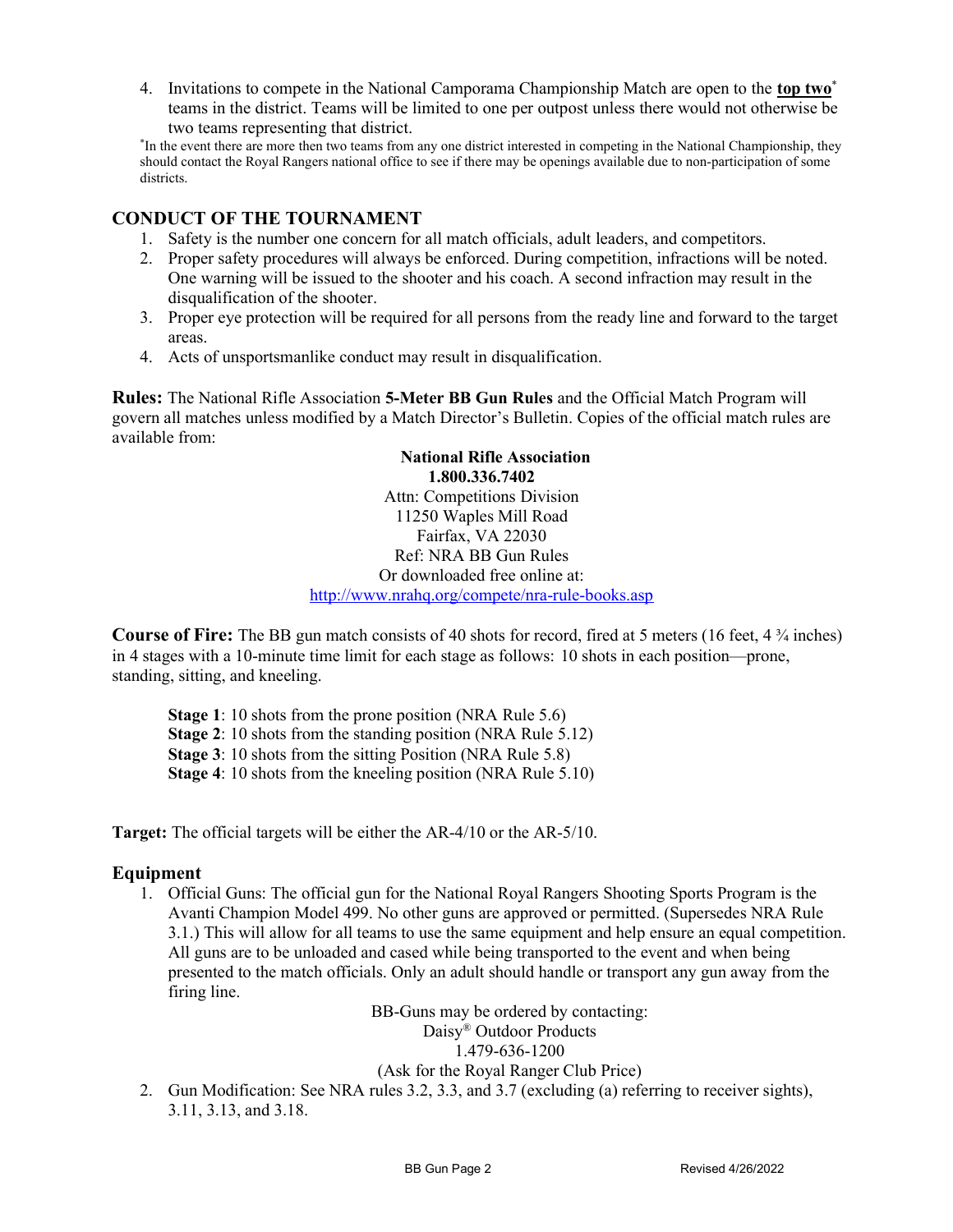- 3. Spotting Scopes: The use of telescopes or binoculars by competitors or coaches to spot shots is permitted.
- 4. Stocks: Factory installed stocks must be used. Alterations are governed by NRA rule 3.4. Coloring of stocks is permitted providing such coloring does not violate rule 3.18.
- 5. Ammunition: Only Daisy® Precision Ground BBs shall be used for the National Championship Match. These will be provided by Daisy® and issued at the time of registration. BBs are subject to inspection to ensure they are unaltered Daisy® BBs. (Supersedes NRA Rule 3.17.)

Gun Inspection: All air guns used in competition at the National Championship Match must be presented to the Match Referee for inspection on Monday, July 11, 2022, between 3:30-4:30 pm at the Daisy Range. Upon approval by the Match Referee, each gun will receive an official match seal. Guns not bearing this seal will not be permitted on the firing line. Once a gun is inspected, it will be stored in a secure location by the match officials. Upon request of the team coach or manager, the guns will be made available for use in the competition. No guns will be removed from the range until after the competition is completed.

Eye Protection: All competitors and other personnel forward of the ready line must use shatterproof shooting glasses or other similar eye protection devices.

#### RESPONIBILITIES OF TEAM OFFICIALS

Team Manager: Each team competing in the District or National Championship Match should have a team manager in charge of the team. Either the coach or the team manager should be a current member of the outpost.

Team Coach: The team coach is responsible for the conduct and participation of his team in all competition activities. The team coach may be, but is not required to be, a current member of the outpost. It is recommended that all team coaches and managers read and follow the Coaching Ethics Code pamphlet available from the NRA shooting.

> National Rifle Association 1.800.336.7402 Attn: Competitions Division 11250 Waples Mill Road Fairfax, VA 22030 Ref: Item # 13660 Or download free online at: http://www.nrahq.org/education/training/coaching/resources.asp

Team Roster: The names of all team members for each district team must be listed on the registration forms and submitted in accordance with the instructions on the National Championship registration forms. Firing order will be declared at the time of team registration. (In the event you need to have an alternate replace a designated team member at the last minute, please notify the match referee of the change. Your alternates will be shooting as registered individuals unless needed as a last-minute replacement to your 5 member team.)

#### AWARDS

Gold, silver, and bronze medals (1st, 2nd, or 3rd place Camporama ribbons) will be presented to the team winners in each of the following categories:

Overall Team High Aggregate -  $1<sup>st</sup>$  through  $3<sup>rd</sup>$  Place

Sub Junior (age 9–10) Individual Prone Individual Standing Individual Sitting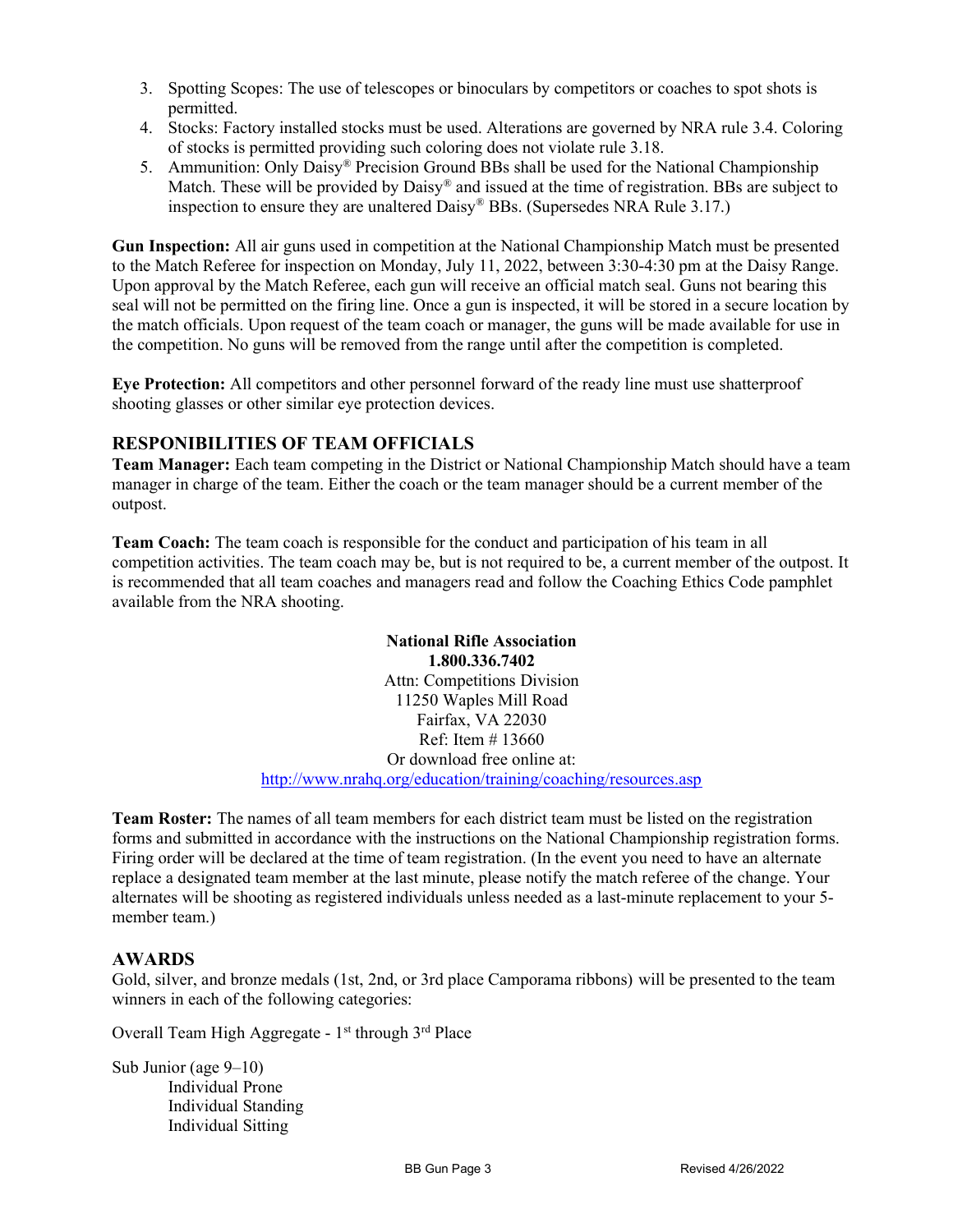Individual Kneeling Individual High Aggregate

Intermediate Junior (age 11–13) Individual Prone Individual Standing Individual Sitting Individual Kneeling Individual High Aggregate

Junior (age 14–15)

Individual Prone Individual Standing Individual Sitting Individual Kneeling Individual High Aggregate

Senior (age 16–17)

Individual Prone Individual Standing Individual Sitting Individual Kneeling Individual High Aggregate

## FAQ

#### When is the deadline to register?

All registration forms must be received by June 15, 2022. There will be no on-site registration.

#### Do we need to provide our own equipment?

It is recommended you provide your own Avanti model 499 BB guns. Some camp guns will be available if needed.

#### Will participants be allowed practice time at the Daisy® Range?

Yes. There will be a brief designated practice time allowed before competition begins.

#### Will there be different team categories?

No, teams will compete against all other teams. Only the individual awards will be divided into different age categories.

#### How are individual group categories determined for competition (what group will I compete in)?

Age of competition is determined by the *age you will be on the day you compete*.

Sub Junior (age 9-10) Intermediate Junior (age 11-13) Junior (age 14-15)

#### Is there an age limit to compete in the BB Gun Championship?

Yes, a participant must be at least 9 years old and no older than 15 years old on the day he competes.

#### Can an adult coach assist with the tournament?

Yes. In order to effectively staff the tournament, adult coaches may be called upon to assist as needed. Please inform the tournament staff of your availability and experience level at the orientation meeting.

#### Where do I direct my questions about the tournament?